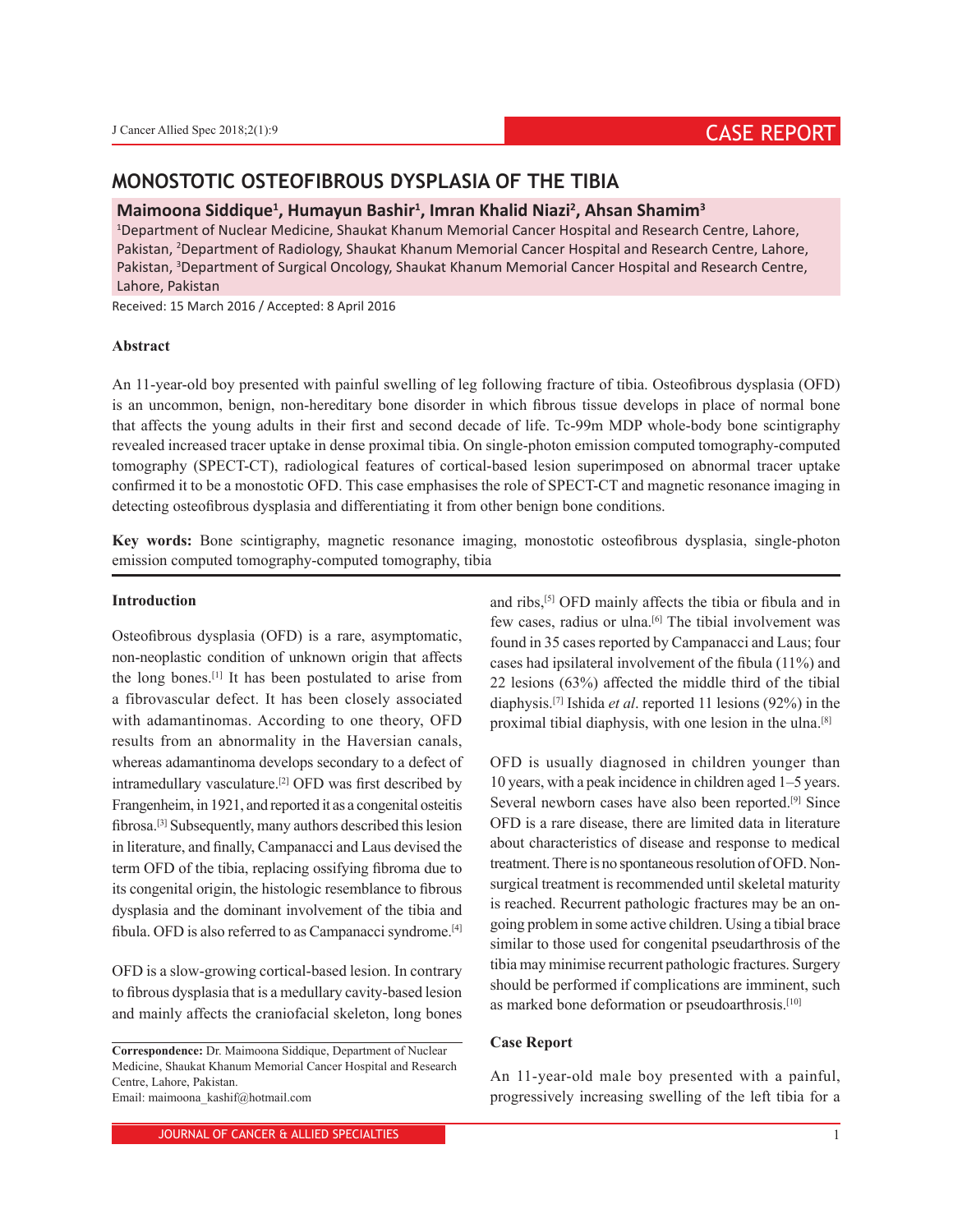few months. Preceding this complaint, there was a history of fracture at same site 4 years back while playing and was treated with cast. No associated history of weight loss, fever, or night sweats. On examination, there was a tender swelling involving the extensor surface of the left proximal leg with no signs of inflammation. Distal neurovascular examination was unremarkable. Threephase Tc-99m whole-body bone scintigraphy [Figure 1] revealed hyperemia, increased blood pool activity and abnormal intense tracer uptake involving proximal 1/3 of diaphysis of the left tibia. In addition, subtle focal tracer uptake was seen in the mid diaphysis of the left tibia. On single-photon emission computed tomography-computed tomography (SPECT-CT) images [Figure 2], there was a corresponding expansile, predominantly lytic, cortical-



**Figure 1:** Three-phase bone scintigraphy (a) showed hyperemia and increased blood pool activity in the proximal left leg (black arrows). Delayed static images (b) show hot spots in the left tibial diaphysis caused by abnormal increased uptake of the radioisotope technetium-99m methylene diphosphonate (<sup>99m</sup>Tc MDP)



**Figure 2:** Single-photon emission computed tomography/ computed tomography images showed MDP avid expansile cortical lesions involving the left proximal tibial diaphysis with central ground glass appearance and peripheral intact zone of cortical thickening

# J Cancer Allied Spec 2018;2(1):9 **CASE REPORT**

based "ground glass" appearance involving proximal left tibial diaphysis with peripheral zone of sclerosis and cortical thickening. There was no associated soft tissue component. A greenstick pathological fracture line was also seen adjacent to this lesion. Faint tracer uptake in midtibia showed underlying lucencies with peripheral sclerosis. Further, correlative radiological imaging (X-ray [Figure 3] and magnetic resonance imaging [MRI] [Figure 4]) supported the diagnosis of fibrous dysplasia.

### **Discussion**

OFD is an unusual developmental condition of childhood, which mainly affects the tibial diaphysis. It follows a



**Figure 3:** Craniocaudal view; ill-defined radiopaque mass in the left retroareolar region, protruding on skin



**Figure 4:** Magnetic resonance imaging shows typical features with low-to-intermediate signal intensity equal to that of muscle on T1-weighted image (a). Nodular enhancement pattern is seen on post-gadolinium contrast enhancement sequence (b). No surrounding medullary oedema is seen on STIR contrast image (c)